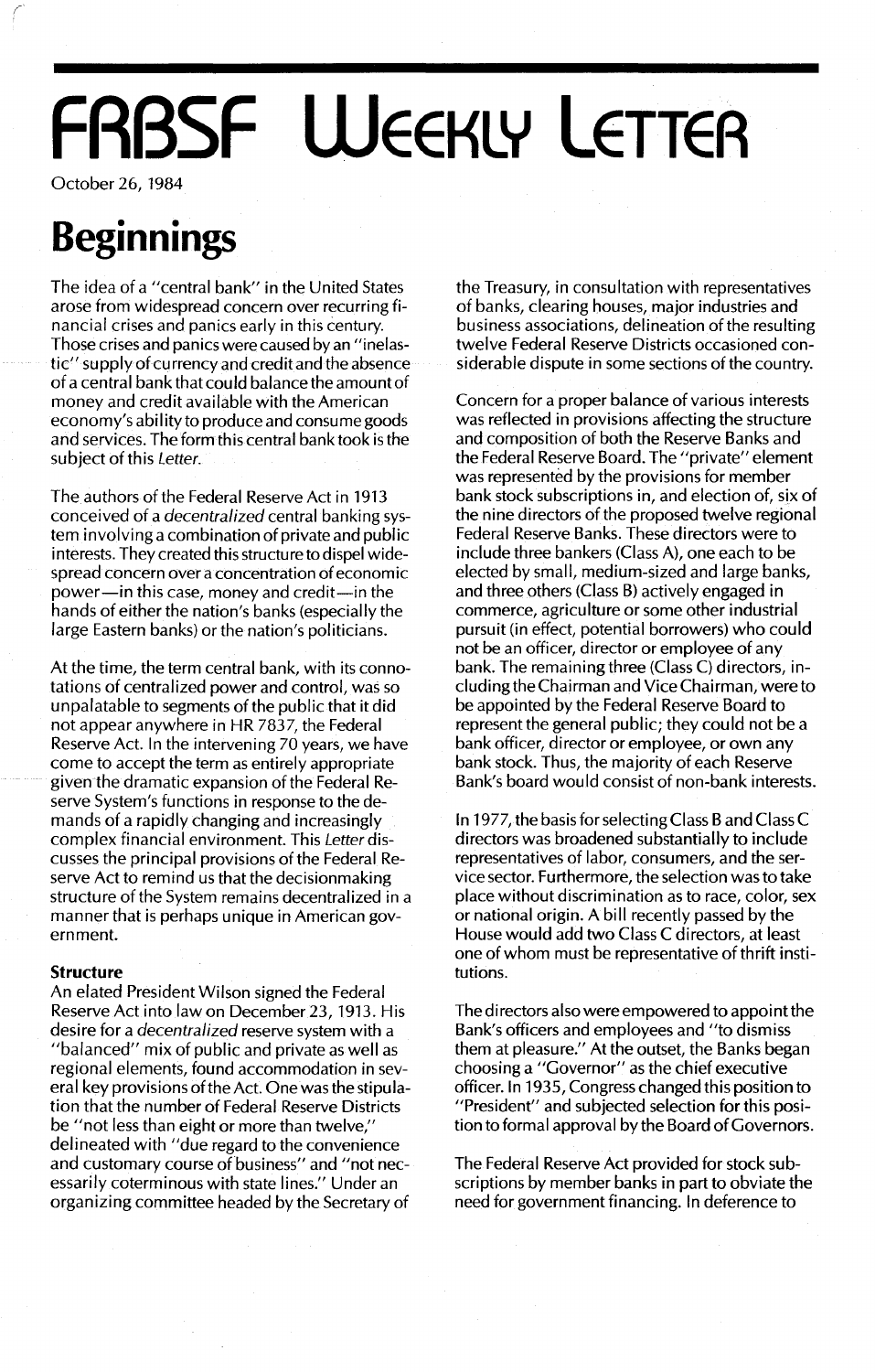# **FRBSF**

the "dual" system of federal and state bank chartering, membership was made compulsory for national banks but voluntary for state banks, while stock holdings, which cannot be traded in the market, were (and still are) limited to a statutory dividend of 6 percent. The Act also stipulated that in the event that capital subscription by banks proved inadequate, stock in the Reserve Banks could be sold to the general public, and then to the Treasury as a last resort. As Congressman Glass, author of HR 7837, emphasized, the Reserve Banks would have "an essentially public character" and, except for purposes of the Federal Tort Claims Act, are "instrumental ities" of the government in the exercise of their major responsibilities.

Contrary to some assertions, ownership of Federal Reserve Bank stock does not vest control of the Reserve Banks (or the determination of System policies) in member banks. The Presidentially appointed Board of Governors must approve the appointment of Reserve Bank presidents (and may remove any Reserve Bank officer or director), must approve any change in discount rates, sets the rules under which a Reserve Bank may make advances to depository institutions, and must approve Reserve Bank budgets under guidelines and limits which it prescribes. Under guidelines set by the Congress, it also sets the prices which the Reserve Banks charge depository institutions for check clearing and other payments-related services.

The public nature of the Federal Reserve System is further evident in the fact that after operating expenses and payment of the small statutory dividend on stock subscriptions, all ofthe System's net earnings are paid to the Treasury. In 1983, these payments (mostly earnings from its open market portfolio and discount operations) amounted to \$14.2 billion and represented about 90 percent of the System's gross income.

#### **Wilson's "capstone"**

In the words of Congressman Glass, the Federal Reserve Board would represent "the only factor of centralization in the new System." Specifically, he envisioned the Board as "an altruistic institution, a part of the government itself (but) a distinctly nonpartisan organization whose functions are to be wholly divorced from politics." It would be an entity created solely for regulating relationships "between the Federal Reserve Banks and between them and the government itself.'"

To this end, the Act provided for a seven-member Board, including, in addition to the Secretary of the Treasury and the Comptroller, five other members to be appointed by the President with the advice and consent of the Senate, with "due regard to a fair representation of the different commercial, industrial and geographical divisions of the country." At least two of the five were to be experienced in banking and finance butcould not be officers or directors of a bank or hold any bank stock. However, President Wilson did agree to the establishment of a Federal Reserve Advisory Council consisting of one banker appointed by each Reserve Bank to meet at least quarterly with the Board to discuss business conditions in their respective Districts.

At the time, only one Board member was designated "Governor" and one "Vice-Governor" (the others, "members"). The Governor served as "active executive officer" notwithstanding the designation of Treasury Secretary as "Chairman." Initially, the Act did not fix the term of either the Governor or Vice-Governor as such, and until 1935, when the Board was renamed the "Board of Governors" and its powers and functions considerably expanded (at the expense of the Reserve Banks), the President generally appointed a member "Governor" for a year at a time, with frequent annual extensions.

The Act also empowered the President to remove board members "for cause." However, to help ensure that the Board and the new System's "banking processes" would, in the words of Congressman Glass, "be as far removed from all sinister influences as one pole is from another," the Act also provided for long and staggered terms for the five presidentially appointed members (ten years, after an initial phase-in; their terms were changed to 12 years in 1933 and then to 14 years in 1935), as well as exemption of the System from the Congressional appropriations process. The rationale behind a central bank enjoying a substantial degree of "independence" reflects a tacit recognition, underscored by historical experience, that it is not desirable to place direct control over the power to create money in the hands of those (the Congress and the Treasury) who develop spending programs and who pay the government's bills.

#### **Functions**

The principal duties of the Federal Reserve Board (which initially did not include the powerto setor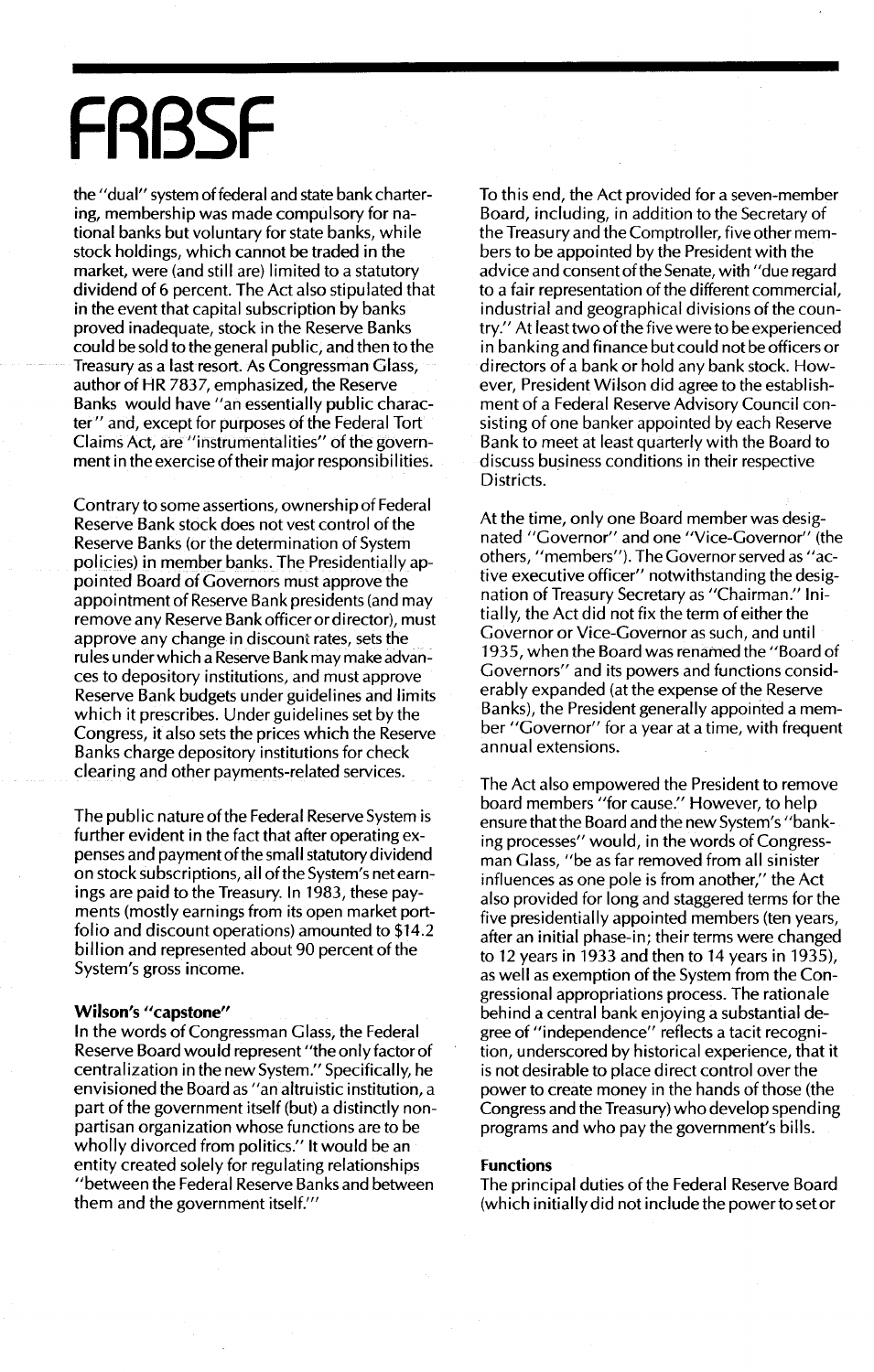to vary reserve requirements inasmuch as these were set by the Act itself) were to "examine the accounts and affairs of each Federal Reserve Bank," to define the character or paper eligible for short-term (generally 90-day) discount (but not including notes drawn for carrying or trading in stocks and bonds other than U.5. government  $securities$ , to "review and determine" discount rates set by the Banks (the word "determine" was highly ambiguous and shortly led to intense intramural disputes), to appoint the three Class C Reserve Bank directors, to suspend or to remove any Reserve Bank officer or director for cause, to "set the rules" under which the Banks would conduct "open market operations," and to levy annual assessments on the Reserve Banks to cover the Board's expenses.

Reserve Bank officials simply did not then conceive of administering the discount window in such a way as to initiate credit and monetary expansion or contraction for the ultimate purpose of deliberately influencing the movement of aggregate income, output, prices and employment. These goals were expected to be achieved by adheringto the rules of the gold standard then in place. (That is, if the country lost gold, perhaps as a result of an adverse trade balance, credit wou Id be restricted and interest rates raised to dampen economic activity and domestic prices, thereby making Amer**ican exports more competitive. This, in turn,** would lead to gold inflows, reduced interest rates, and so on.)

**The same was true of '!open market operations,"** including the purchase and sale by Reserve Banks of notes, bills, bankers' acceptances and drafts arising from commercial transactions plus government obligations. Initially, these operations were undertaken separately by individual Reserve Banks simply to provide themselves with a source of earnings from which to finance their expenses. They were not envisioned (or initially even recognized) as a powerful tool of monetary policy-a discovery not made until the early years of the **"Roaring Twenties."**

#### **Reception**

The Federal Reserve Act was not greeted with universal enthusiasm. Its passage had **been** marked by partisan opposition (from Republicans) and 28 abstentions or absences in the final Senate vote. At its convention in October, 1913, the American Bankers Association passed a series of resolutions denouncing the Act as socialistic, unAmerican, and (because of its provisions for requiring that reserves be held at the Reserve Banks) "confiscatory and unconstitutional."

New York investment banker Paul Warburg found some provisions "deeply alarming and distressing," and claimed they prompted the "determined opposition on the part of businessmen and bankers." These included Presidential appointment of members of the Federal Reserve Board (which he thought would make the Board "hopelessly politi**cal"), "excessivedecentraJization"** that wou ld **re**sult from twelve Reserve Banks, and the provision to make Federal Reserve notes obligations of the U.S. government as well as of the Reserve Banksa "radical and revolutionary" step, according to former Senator Nelson Aldrich (R-RI), author of a rival "central bank" plan that would have centralized monetary control in private hands.

To many, the structure of the Federal Reserve System still seems unnecessarily complex and bewildering. But it is precisely its blend of regional and national interests that makes it representative of the various elements in American society. Its decentralized structure, under the "capstone" of the Board of Governors, also protects the Federal Reserve from the sometimes fierce short-term partisan political pressures to which both Congress and the Executive Branch are subject. This is exactly why Congress has endeavored to give the System a substantial degree of independence and insulation from political pressures in its day-to-day conduct of monetary policy. This independence takes place within government as the Federal Reserve is still accountable to Congress and must periodically report its plans and objectives for the monetary aggregates for a year ahead and how these relate to the short-term economic goals and projections of the President and Congress.

The Fed's structure, in short, reflects another practical application of the U.S. philosophy of federalism, one with its own built-in system of checks and balances.

#### **Verle B.lohnston**

Opinions expressed in this newsletter do not necessarily reflect the views of the management of the Federal Reserve Bank of San **Francisco, or of the Board of Governors of the Federal Reserve System.**

Editorial comments may be addressed to the editor (Gregory Tong) or to the author . . . . Free copies of Federal Reserve publications can be obtained from the Public Information Department, Federal Reserve Bank of San Francisco, P.O. Box 7702, San Francisco **94120. Phone (415) 974·2246.**